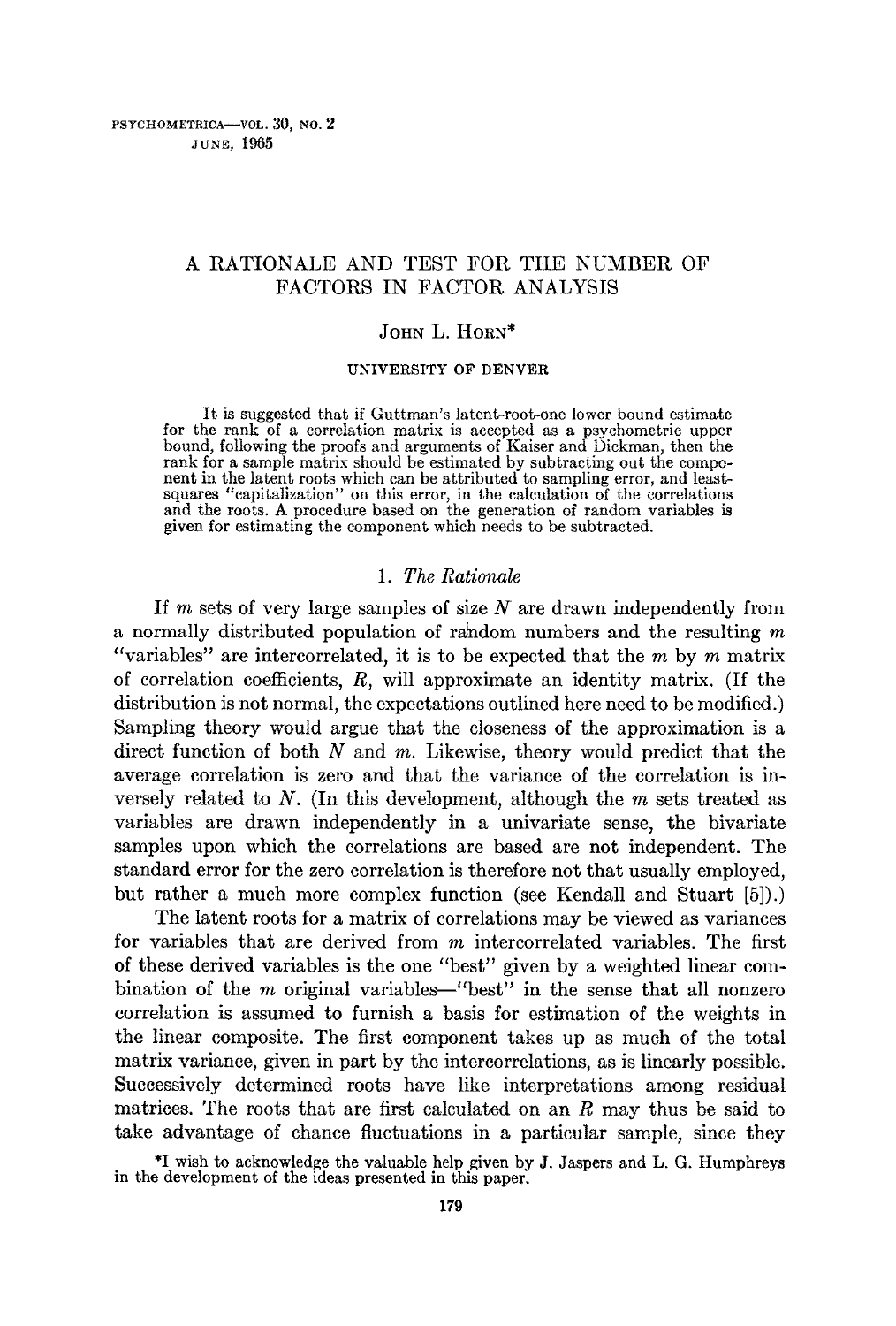## **<sup>180</sup>PSYCIIOMETRIKA**

are inflated by whatever chance correlation may occur among the set of variables.

If  $R$  is determined on  $m$  random variables, it is expected to have  $m$ nonzero, positive roots, all nearly equal to 1.0. But insofar as the sample is less than infinite, the curve showing values of roots for successively calculated components is not a horizontal straight line at  $L = 1.0$  (see Fig. 1) but a curve with slope indicating the extent to which saznpling error and least-squares *"bias"* have combined to increase the value of the correlations and, thence, of the first  $m/2$  roots. (In Fig. 1, curves  $R_a$  and  $R_b$  depict this expectation for large and small samples, respectively.) At the point *m/2* 

# FIGURE 1 LATENT ROOT CURVES EXPECTED FOR VARIOUS KINDS OF DATA



Root Number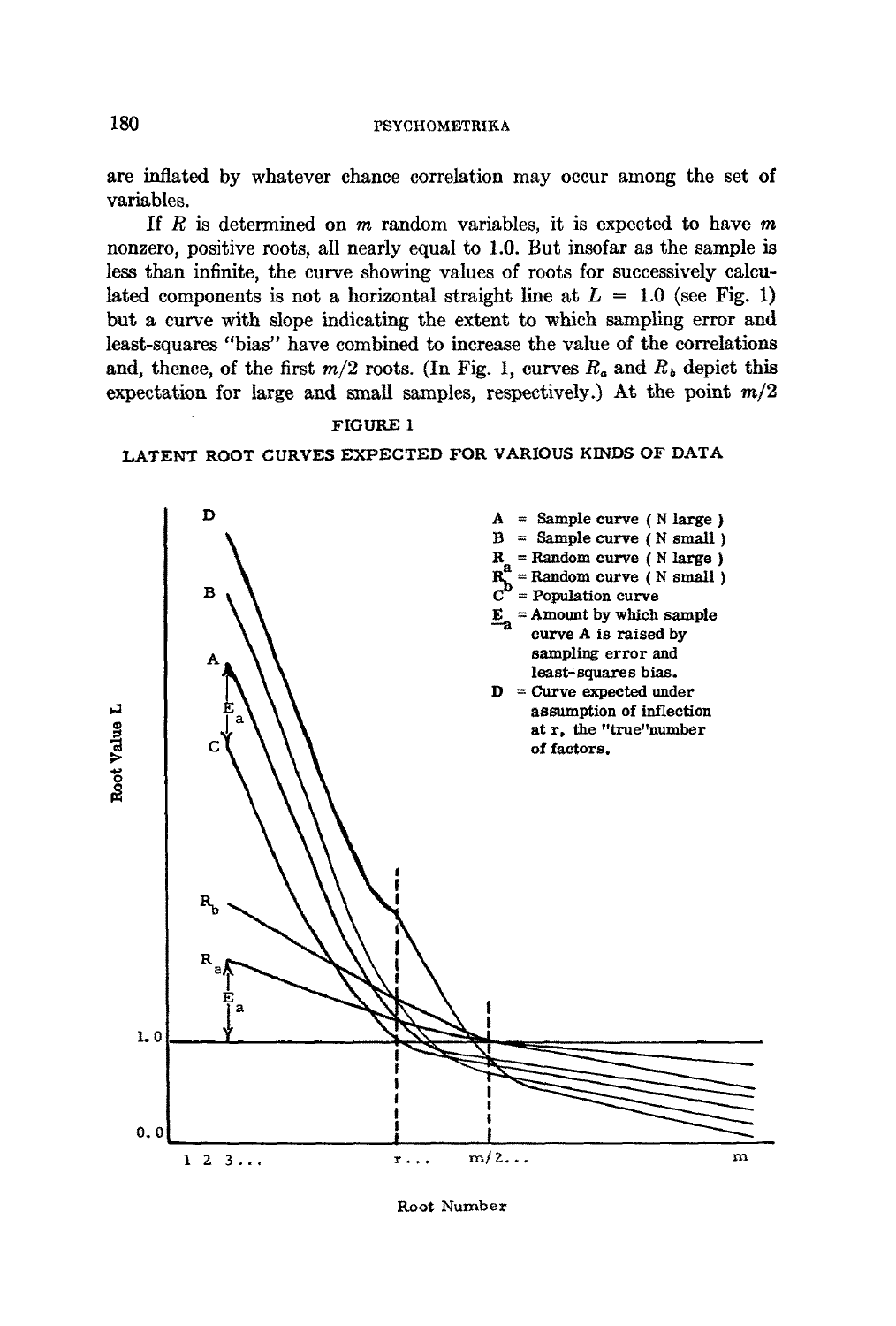(on the average for many matrices) the curve is expected to cross the point  $L = 1.0$  and thereafter, since the trace must equal m, the curve must decrease below 1.0, approaching but never reaching zero.

Guttman [3] has shown that the "weakest" of three lower bound estimates for the minimum rank of a Gramian  $R$  is given by the number of roots of R (with ones in the principal diagonal) which are greater than or equal to unity. This proof is based on an assumption that there is no error due to sampling in the population of subjects, that sampling takes place only in the universe of measures (tests): *"We* assume throughout that population parameters are used, and not sample statistics" (p. 151). Kaiser [4] and Dickman [2] have argued that this lower bound for the number of factors is also a psychometric upper bound. Kaiser shows that for a "principal component to have positive KR-20 internal consistency, it is necessary and sufficient that the associated eigenvalue be greater than one" ([4], p. 6). Dickman argues that it is not psychometrically reasonable to allow a factor, which is supposed to be a broad, "fundamental" dimension, to have less variance than the unity which is accorded a variable in the standard score space. The widely used "latent-root-one" criterion for when to stop factoring is based on these psychometric considerations.

If data are random, the latent-root-one criterion should (on the average) lead to the decision to estimate *m/2* factors. But if the data are not random but are not infallible either, the variance of the component must be regarded as due in part to true correlation and in part to correlation resulting from sampling error and least-squares bias. Thus the plot showing the values of successive latent roots calculated in a sample (depicted in Fig. 1 by curves A and B for samples of different size) is expected to be above the curve for the population (curve  $C$  in Fig. 1). Therefore, if one accepts the argument that the lower bound, by Guttman's proof, or the most reasonable psychometric upper bound, by Kaiser's and Dickman's arguments, for the number of factors in the population is given at the point where curve  $C$  crosses  $L = 1.0$ , then it is apparent that this bound is given at some point where the latent root for a *sample* is larger than 1.0--how much larger depends upon the size of the sample. In particular, allowing the curve  $R_a$  to represent the extent to which sampling error and least-squares bias have increased the roots in the fallible sample *A,* the number of factors is given at the point where  $A - E_a$  crosses  $L = 1.0$ . The curve  $A - E_a$ , which is *C*, could theoretically be obtained by subtracting  $R_a - 1.0$  from A at each point along the curve. The abscissa of the point at which C crosses  $L = 1.0$  is the same as the abscissa of the point of intersection of  $R_a$  and A. Hence, if  $R_a$  were known, the number of factors could be determined.

### *2. A Test Based on Generated Random Variables*

As far as the writer knows, the statistical theory needed to handle the above problem at a purely analytical level does not exist. Anderson, in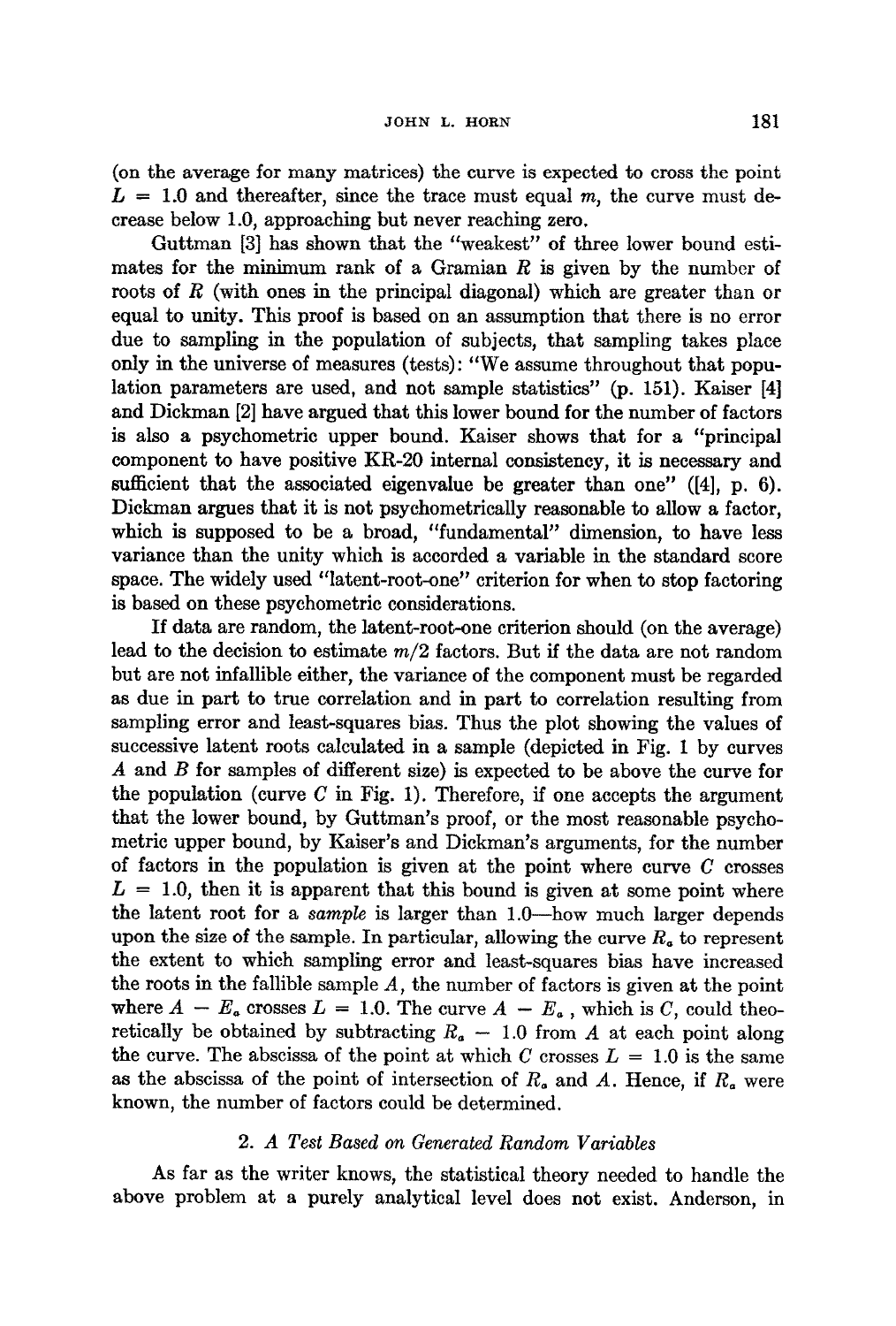#### 182 PSYCHOMETRIKA

his survey of advanced multivariate statistical procedures ([1], p. 307 ff.). gives the joint and marginal distributions for the set of roots of the random vector having a given covariance matrix, but these developments do not lead directly to the equations needed to estimate the expected values of the ordered roots for the model of the rationale outlined above. Other texts (e.g., Rao [6]) and the journals likewise appear to lack an adequate solution for this problem. Several persons are now looking into this problem more fully. Meanwhile, since the values needed to construct the curve  $R_a$  cannot yet be obtained directly from formulas, the method below is suggested as a temporary expediency designed to furnish a large-sample solution which may serve until such time as the general statistical problem is solved.

Suppose that an investigator has obtained  $m$  measurements on  $N$  subjects. Call these measurements "real data." Now generate  $K$  matrices of random variables, each matrix of order  $m$  by  $N$ ; intercorrelate the rows of these matrices; find the latent roots for the resulting  $R$  matrices; average (over  $K$ ) the first root values, the second root values, etc. Insofar as  $K$  is reasonably large, these averages give the curve  $R_a$  in Fig. 1. For a given sample size and a given number of variables, the extent to which the real data latent roots are inflated by sampling error can now be estimated as the value  $E_a$ , the amount by which the "empirically obtained"  $R_a$  differs from 1.0. The number of factors can then be estimated as the abscissa of the point where  $R_a$  intersects A, i.e., by inference, the abscissa of the point where the population curve has the ordinate  $L = 1.0$ .

#### *3. An Example*

For purposes of illustration, the above test was tried out on an actual sample of "real data," using one matrix of random variables and comparing the results with those based on another rationale.

Sixty-five ability and nonability behavioral measures were obtained on a sample of 297 adults. These variables were converted to normal distribution form insofar as the ranges and distributions of raw scores permitted. In most cases there were more than 10 different scores in the raw score distributions and the transformed distributions were at least clearly symmetrical and bell-shaped, if not truly normal in form.

A 65 by *297* matrix of numbers from a normally distributed universe of random numbers was generated row by row using a 7090 program written for this purpose. The 65 distributions for rows were again clearly symmetrical and bell-shaped. The approximation to normality for these "variables" appeared to be slightly better than that for the real variables, but tests were not run to establish this as fact. The 65 by 65 matrices of productmoment correlations were determined for both sets of data. Unit values were inserted in the principal diagonals of these  $R$  matrices, and all latent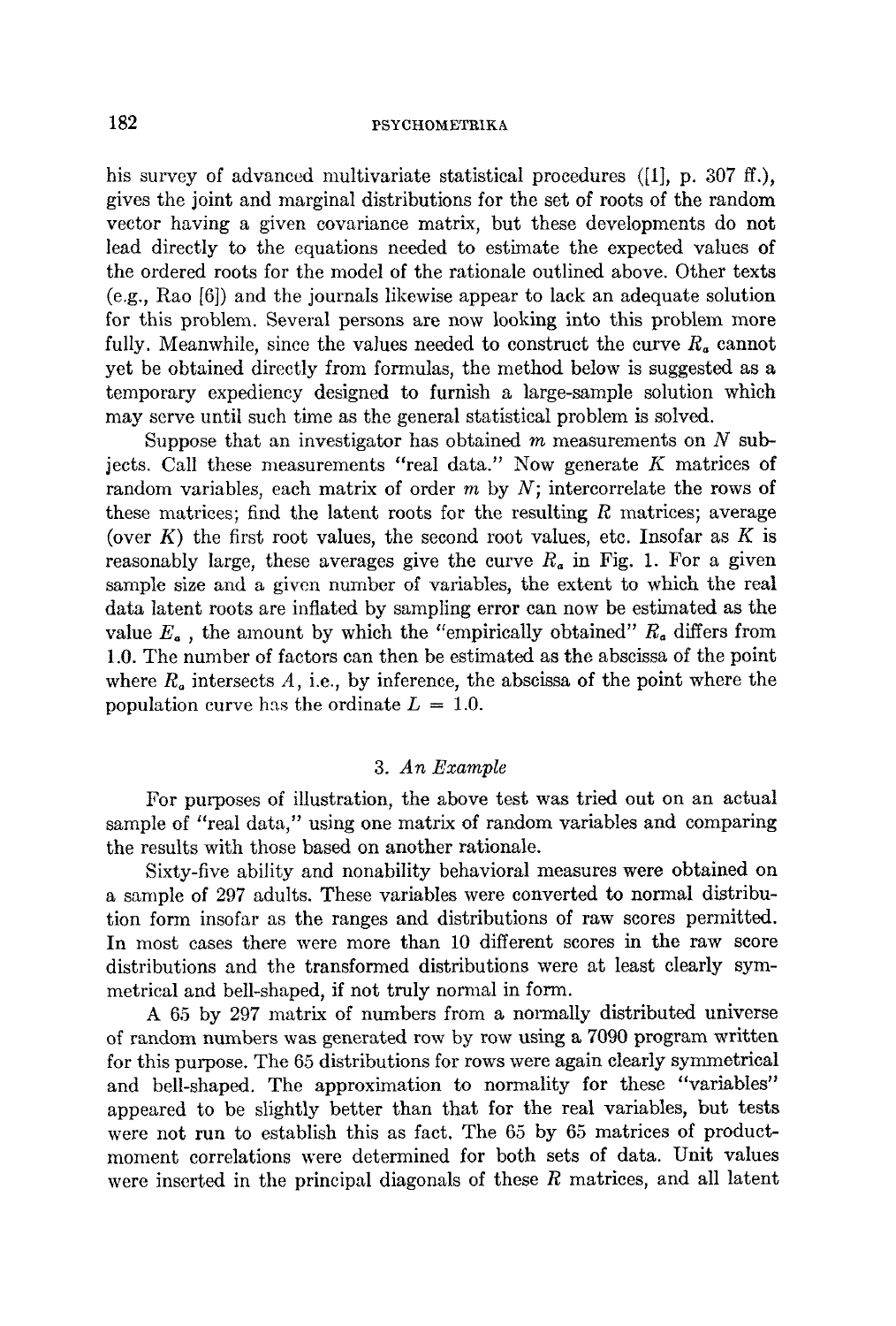roots were calculated. The roots are listed in Table 1 and portrayed graphically in Fig. 2.

In the real data, 16 of the roots are greater than 1.0. If the results giving the curve  $R<sub>a</sub>$  are accepted at face value, however, and the rationale outlined above is used, only nine factors would be indicated. Interestingly, there is something of an inflection in the real data curve at this point. The ratio of the tenth root to the ninth is small. Some rules for when to stop factoring are, in effect, based on the assumption that there should be a rather

| Root<br>Number | Root  | Real Data Random Data<br>Root | Root<br>Number | Root            | Real Data Random Data<br>Root |
|----------------|-------|-------------------------------|----------------|-----------------|-------------------------------|
| 1              | 12,29 | 2,10                          | 34             | .55             | .90                           |
| $\mathbf 2$    | 4,86  | 1.95                          | 35             | .53             | .87                           |
| 3              | 3.75  | 1.91                          | 36             | .52             | .85                           |
| 4              | 2.83  | 1,83                          | 37             | .51             | .83                           |
| 5              | 2.14  | 1.76                          | 38             | .49             | .81                           |
| 6              | 1,84  | 1.72                          | 39             | .48             | .80                           |
| 7              | 1,78  | 1.67                          | 40             | .47             | .79                           |
| 8              | 1,69  | 1.64                          | 41             | .45             | .75                           |
| 9              | 1,62  | 1.61                          | 42             | .44             | .75                           |
| 10             | 1,39  | 1.56                          | 43             | .42             | .73                           |
| 11             | 1.33  | 1.54                          | 44             | .40             | .71                           |
| 12             | 1.25  | 1.52                          | 45             | .39             | .67                           |
| 13             | 1.21  | 1.50                          | 46             | .38             | .66                           |
| 14             | 1.15  | 1.42                          | 47             | .38             | .65                           |
| 15             | 1.09  | 1.40                          | 48             | .36             | .63                           |
| 16             | 1.03  | 1,38                          | 49             | 34 <sup>°</sup> | .62                           |
| 17             | .98   | 1,34                          | 50             | .32             | .60                           |
| 18             | .96   | 1.31                          | 51             | .31             | .59                           |
| 19             | .92   | 1.28                          | 52             | .30             | .58                           |
| 20             | .88   | 1.25                          | 53             | ,30             | .56                           |
| 21             | .85   | 1.23                          | 54             | .27             | .54                           |
| 22             | .80   | 1.18                          | 55             | .27             | .51                           |
| 23             | .79   | 1.17                          | 56             | .24             | .50                           |
| 24             | .77   | 1.11                          | 57             | .22             | .49                           |
| 25             | .76   | 1.10                          | 58             | .21             | .47                           |
| 26             | ,73   | 1.07                          | 59             | .19             | .46                           |
| 27             | .70   | 1,07                          | 60             | .19             | .42                           |
| 28             | .68   | 1.03                          | 61             | .18             | .40                           |
| 29             | .66   | 1.01                          | 62             | .18             | .40                           |
| 30             | .64   | 1.00                          | 63             | .16             | .36                           |
| 31             | .63   | .99                           | 64             | .14             | .32                           |
| 32             | .62   | .92                           | 65             | .13             | .31                           |
| 33             | .59   | .91                           |                |                 |                               |

TABLE 1

Latent Roots for Random and Real Data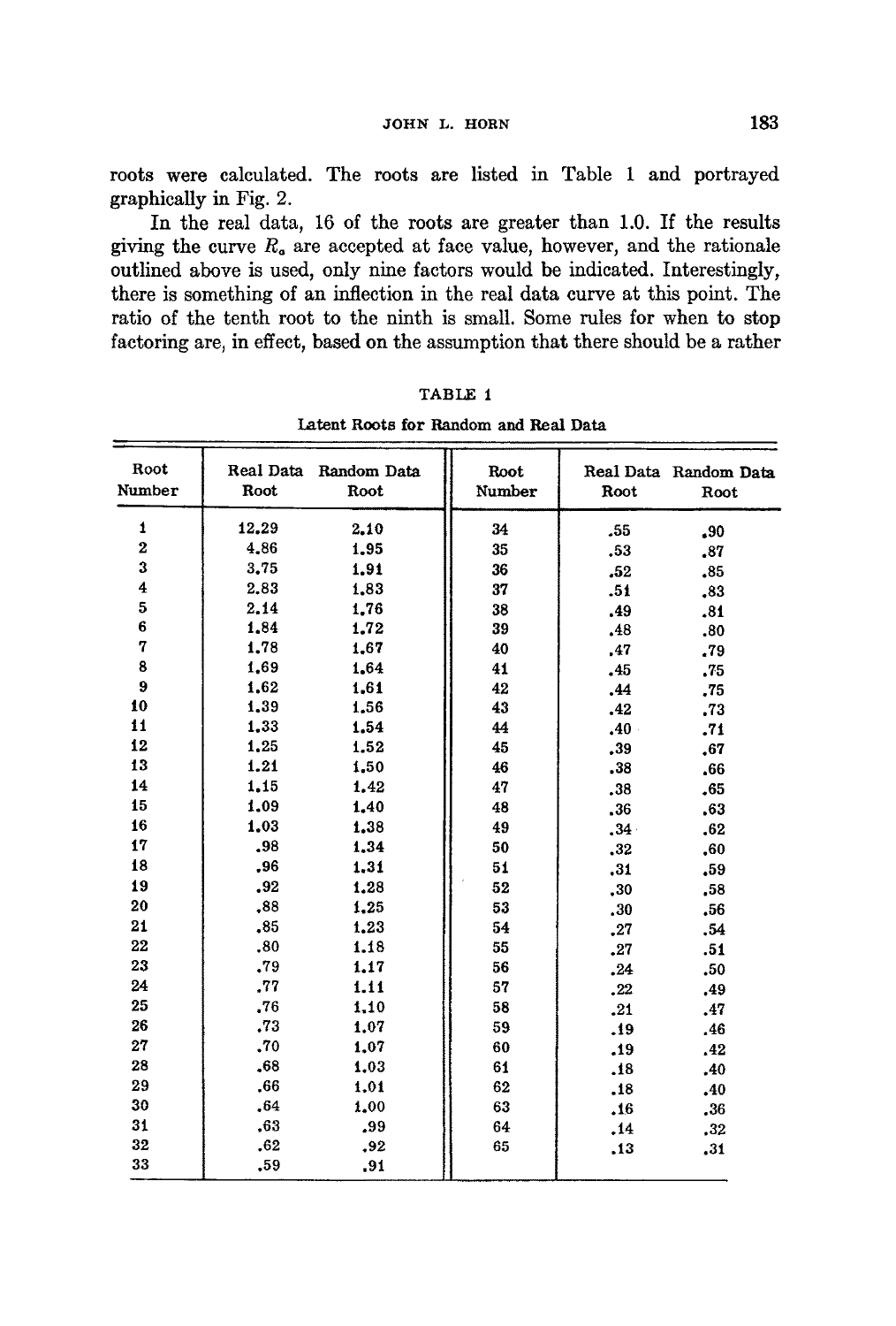

FI GURE 2 LATENT ROOTS FOR REAL AND RANDOM DATA

sudden drop in the variance accounted for by a factor after the last *true*  factor has been calculated. In the present case, application of this kind of rule leads to the estimation of the same number of factors as is suggested by the method developed in this paper. While this is an interesting outcome and suggests a hypothesis to be examined, the results here are not presented as a test of the hypothesis of congruency of the two approaches. Such a test would require variation over several samples of real data as well as variation over several samples of random variables.

# tion of samples of random variables will not be needed. Meanwhile, however, the procedures illustrated above can be rather easily adopted at any institution where fast computer facilities are available. The test based on random variables can be included in standard programs and used routinely.

It is to be hoped, of course, that the sampling theory required by the rationale given here will soon be developed to the point where the genera-

#### REFERENCES

- [1] Anderson, T. W. *An introduction to multivariate statistical analysis.* New York: Wiley, 1958.
- [2] Dickman, K. W. Factorial validity of a rating instrument. Unpublished doctoral dissertation, Univ. Illinois, 1960.